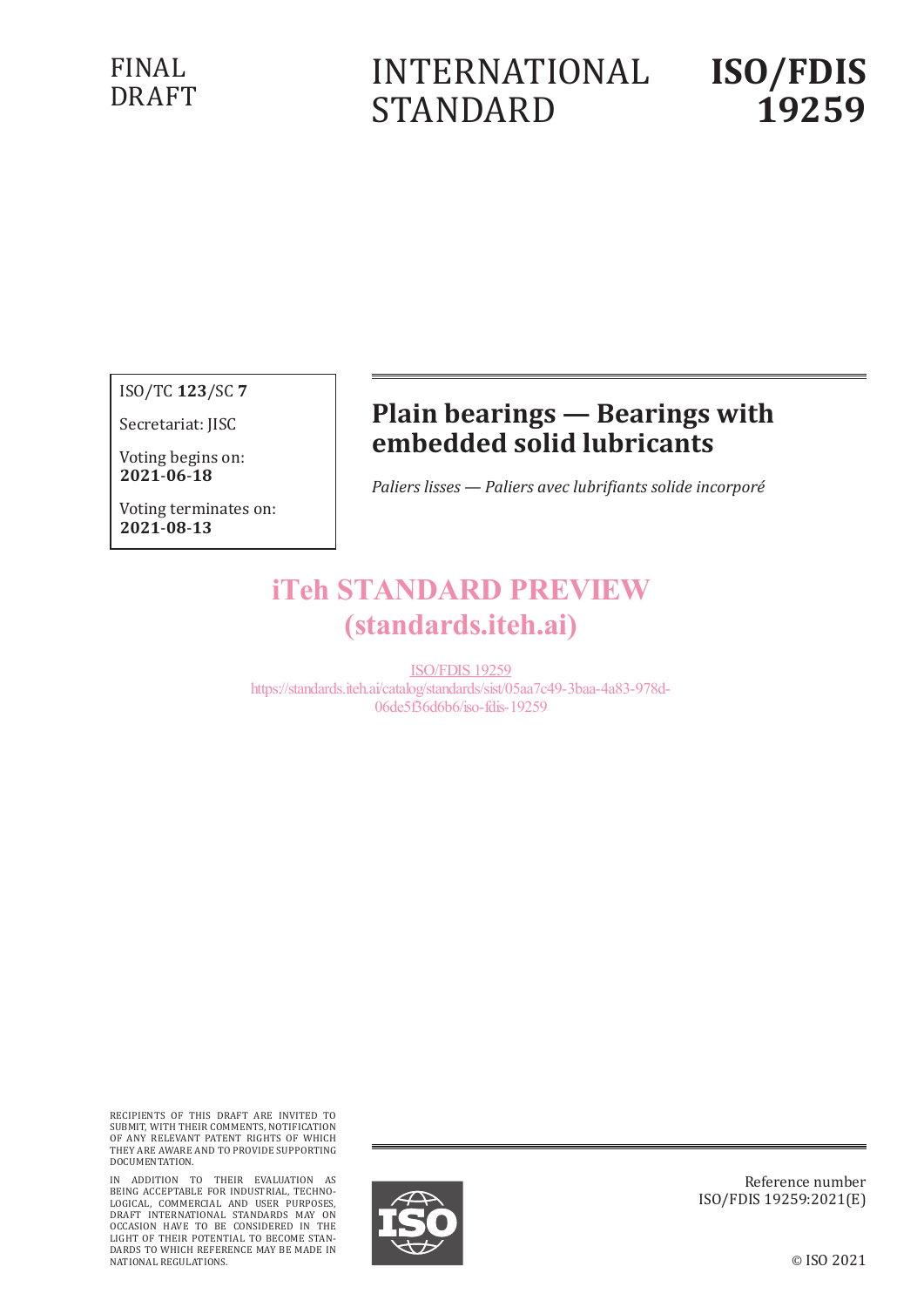## iTeh STANDARD PREVIEW (standards.iteh.ai)

ISO/FDIS 19259 https://standards.iteh.ai/catalog/standards/sist/05aa7c49-3baa-4a83-978d-06de5f36d6b6/iso-fdis-19259



#### **COPYRIGHT PROTECTED DOCUMENT**

#### © ISO 2021

All rights reserved. Unless otherwise specified, or required in the context of its implementation, no part of this publication may be reproduced or utilized otherwise in any form or by any means, electronic or mechanical, including photocopying, or posting on the internet or an intranet, without prior written permission. Permission can be requested from either ISO at the address below or ISO's member body in the country of the requester.

ISO copyright office CP 401 • Ch. de Blandonnet 8 CH-1214 Vernier, Geneva Phone: +41 22 749 01 11 Email: copyright@iso.org Website: www.iso.org Published in Switzerland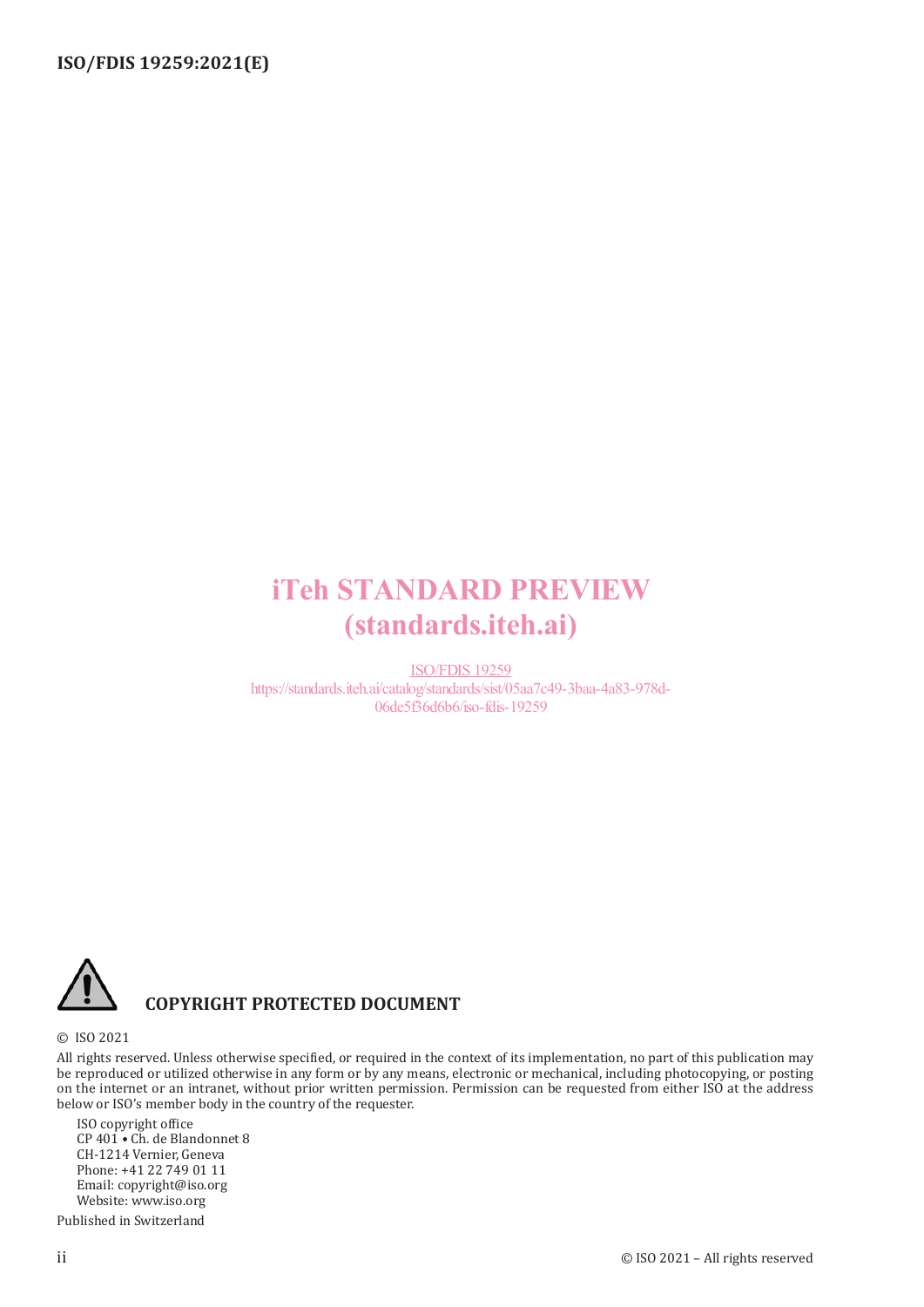Page

### **Contents**

| 1              |                   |                                                                                          |  |
|----------------|-------------------|------------------------------------------------------------------------------------------|--|
| $\overline{2}$ |                   |                                                                                          |  |
| 3              |                   | Terms and definitions <b>Executive Executive Contract 1</b>                              |  |
| 4              | 4.1<br>4.2<br>4.3 | Characteristics <b>Execution Characteristics</b> 1                                       |  |
| 5              | 5.1<br>5.2<br>5.3 | 5.1.1<br>5.1.2<br>5.1.3                                                                  |  |
| 6              |                   |                                                                                          |  |
| 7              |                   |                                                                                          |  |
| 8              |                   | Surface finish Fehr STANDARD PREVIEW EW 3                                                |  |
|                |                   | Annex A (informative) Guide for selection of a bearing with embedded solid lubricants 11 |  |
|                |                   |                                                                                          |  |
|                |                   | https://standards.iteh.ai/catalog/standards/sist/05aa7c49-3baa-4a83-978d-                |  |

06de5f36d6b6/iso-fdis-19259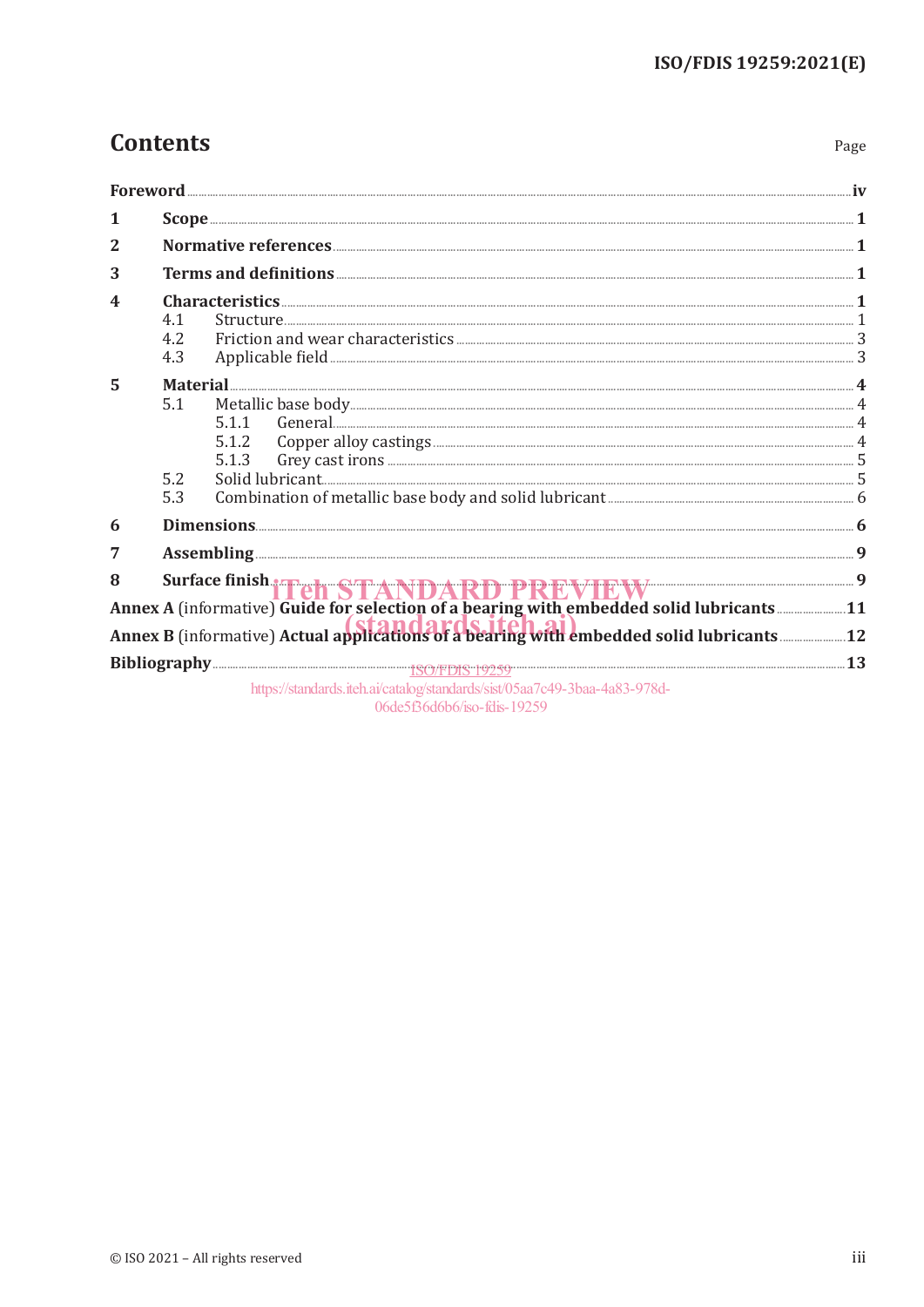### **Foreword**

ISO (the International Organization for Standardization) is a worldwide federation of national standards bodies (ISO member bodies). The work of preparing International Standards is normally carried out through ISO technical committees. Each member body interested in a subject for which a technical committee has been established has the right to be represented on that committee. International organizations, governmental and non-governmental, in liaison with ISO, also take part in the work. ISO collaborates closely with the International Electrotechnical Commission (IEC) on all matters of electrotechnical standardization.

The procedures used to develop this document and those intended for its further maintenance are described in the ISO/IEC Directives, Part 1. In particular, the different approval criteria needed for the different types of ISO documents should be noted. This document was drafted in accordance with the editorial rules of the ISO/IEC Directives, Part 2 (see www.iso.org/directives).

Attention is drawn to the possibility that some of the elements of this document may be the subject of patent rights. ISO shall not be held responsible for identifying any or all such patent rights. Details of any patent rights identified during the development of the document will be in the Introduction and/or on the ISO list of patent declarations received (see www.iso.org/patents).

Any trade name used in this document is information given for the convenience of users and does not constitute an endorsement.

For an explanation of the voluntary nature of standards, the meaning of ISO specific terms and expressions related to conformity assessment, as well as information about ISO's adherence to the<br>World Trade Organization (WTO) principles in the Technical Barriers to Trade (TBT), see www.iso.org/ World Trade Organization (WTO) principles in the Technical Barriers to Trade (TBT), see www.iso.org/ iso/foreword.html. (standards.iteh.ai)

This document was prepared by Technical Committee ISO/TC 123, *Plain bearings*, Subcommittee SC 7, *Special types of plain bearings*. ISO/FDIS 19259 https://standards.iteh.ai/catalog/standards/sist/05aa7c49-3baa-4a83-978d-

This second edition cancels and replaces the first edition (ISO219259:2015), of which it constitutes a minor revision.

The main changes compared to the previous edition are as follows:

editorial update.

Any feedback or questions on this document should be directed to the user's national standards body. A complete listing of these bodies can be found at www.iso.org/members.html.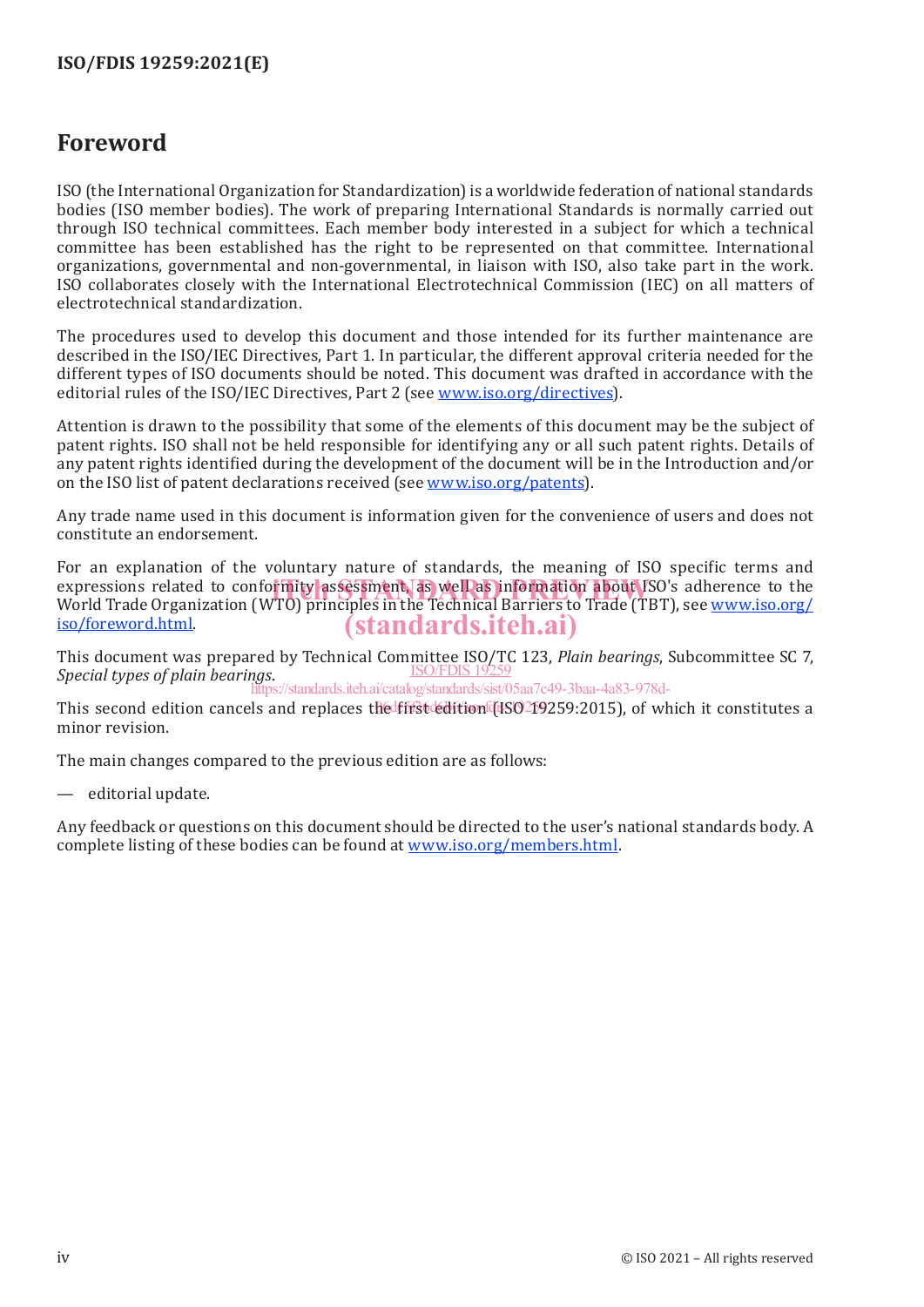### **Plain bearings — Bearings with embedded solid lubricants**

#### **1 Scope**

This document specifies a bearing with embedded solid lubricants, which has been widely used as a solid lubricant bearing.

#### **2 Normative references**

The following documents are referred to in the text in such a way that some or all of their content constitutes requirements of this document. For dated references, only the edition cited applies. For undated references, the latest edition of the referenced document (including any amendments) applies.

ISO 185, *Grey cast irons — Classification*

#### **3 Terms and definitions**

No terms and definitions are listed in this document.

ISO and IEC maintain terminological databases for use in standardization at the following addresses:

- ISO Online browsing platform: available at https://www.iso.org/obp
- IEC Electropedia: available at http://www.electropedia.org/ ISO/FDIS 19259

**4 Characteristics** https://standards.iteh.ai/catalog/standards/sist/05aa7c49-3baa-4a83-978d-06de5f36d6b6/iso-fdis-19259

#### **4.1 Structure**

A bearing with embedded solid lubricants is composed of a metallic base body supporting a load and a solid lubricant embedded in holes or hollows formed on the surface of the metallic base body giving lubricity. As to the embedded state of a solid lubricant, there is a plug type and a spiral type (see Figure 1.

As for hole type, there are "through" or perforated ones and "bottomed" ones (see Figure 2).

This document specifies a type which is most common and has been widely used where a solid lubricant of a plug type is embedded in through holes. This document also specifies a cylindrical bush and a flanged bush (see Figure 3).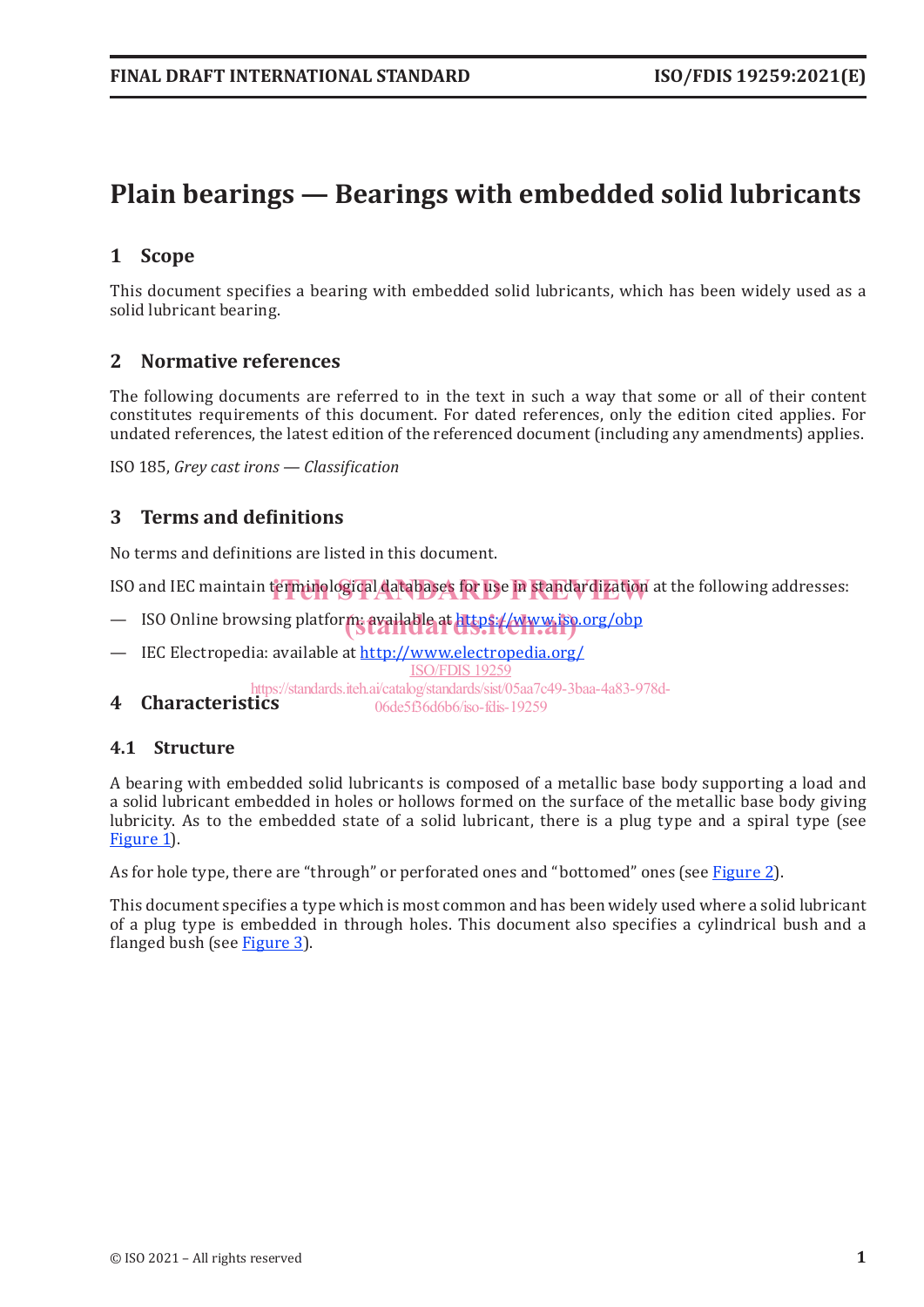





#### **Key**

- 1 metallic base body
- 2 hole
- 3 solid lubricant plug

#### **Figure 2 — Structure of cross section on a bearing with embedded solid lubricants**



**a) Cylindrical bush b) Flanged bush**

**Figure 3 — Overview of a bearing with embedded solid lubricants (plug type)**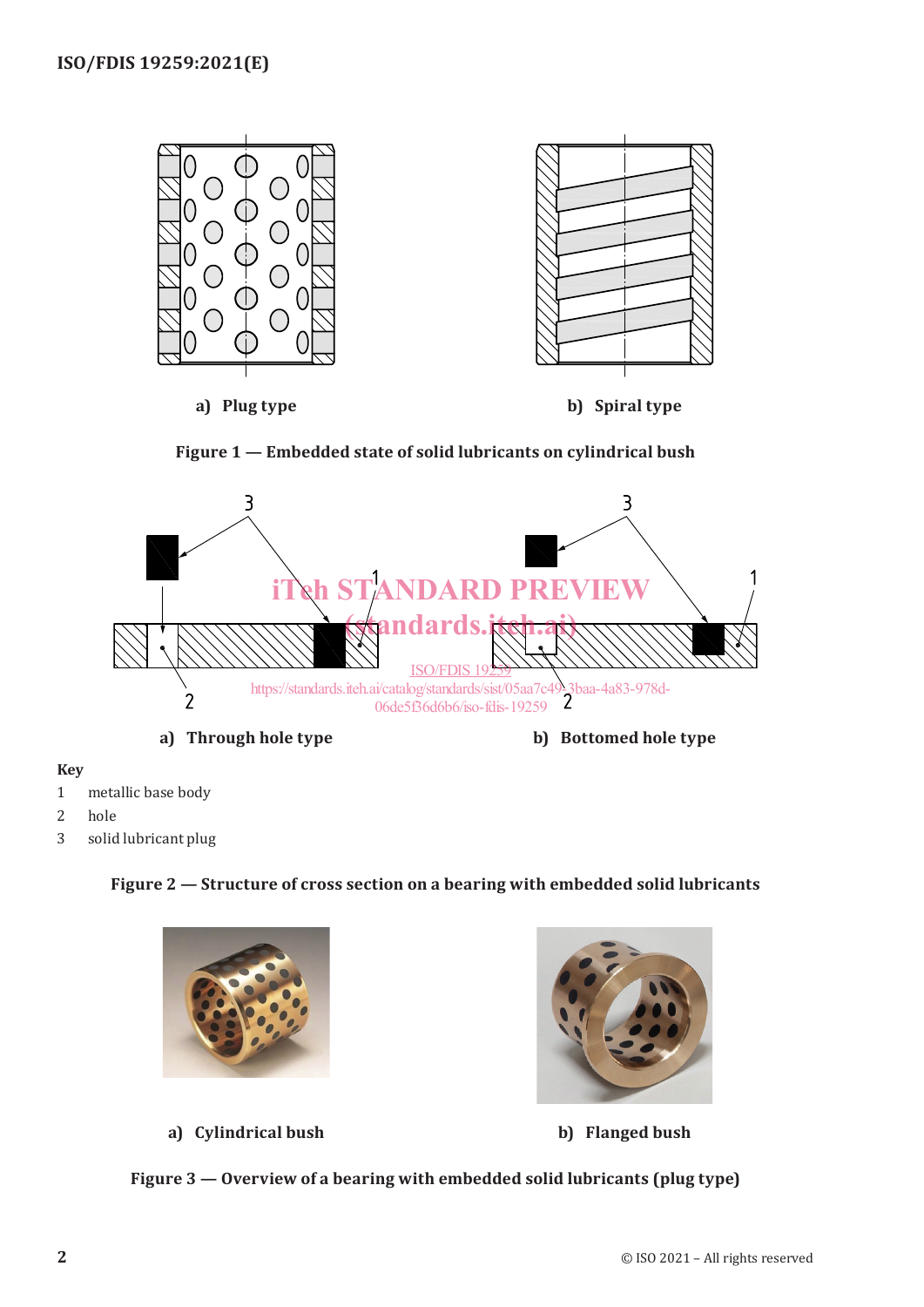#### **4.2 Friction and wear characteristics**

A bearing with embedded solid lubricants falls under the category of a solid lubricant bearing among self-lubricating bearings. In the solid lubricant bearings, there is a solid type, a coated type, a dispersed type, and an embedded type.

A solid type is such where a solid lubricant powder is solidified using pitch, resin or the like as a binder.

A coated type is such where a solid lubricant film is formed on a sliding surface by chemical or physical means such as coating, baking, chemical reaction, or the like.

A dispersed type is such where a solid lubricant powder (fine particles) is dispersed into sintered metal matrix or the like.

An embedded type is such as mentioned above where holes or hollows are formed on a sliding surface of a metallic base body and solid lubricants are embedded therein and, since the load is supported by a metallic base body, this type has excellent load carrying capacity.

The embedded solid lubricant supplies solid lubricant to the sliding surface and, when it slides on the mating member, the solid lubricant is properly drawn out and spread over both sliding surfaces whereupon a solid lubricant film is formed.

Further, even when the film is broken, the embedded solid lubricant is drawn out by friction onto the sliding surfaces, so it repairs the film on the sliding surfaces whereby the lubrication is made possible for long periods and long life is achieved (see Figure 4).

Since the types of metallic base body and solid lubricant can be appropriately selected depending upon the operating conditions, a wide range of applications is possible. Moreover, bearings ranging from the operating conditions, a wide range of applications is possi<br>small to large sizes can be manufactured. **ards.iteh.ai**)



**Key**

- 1 metallic base body
- 2 mating member
- 3 embedded solid lubricant
- 4 solid lubricant film
- A sliding direction

#### **Figure 4 — Lubricating mechanism of a bearing with embedded solid lubricants**

#### **4.3 Applicable field**

The bearing can be used for rotational motion, reciprocating motion, oscillating motion, and frequent start/stop cycles. The bearing is also used in such applications where no fluid lubrication can be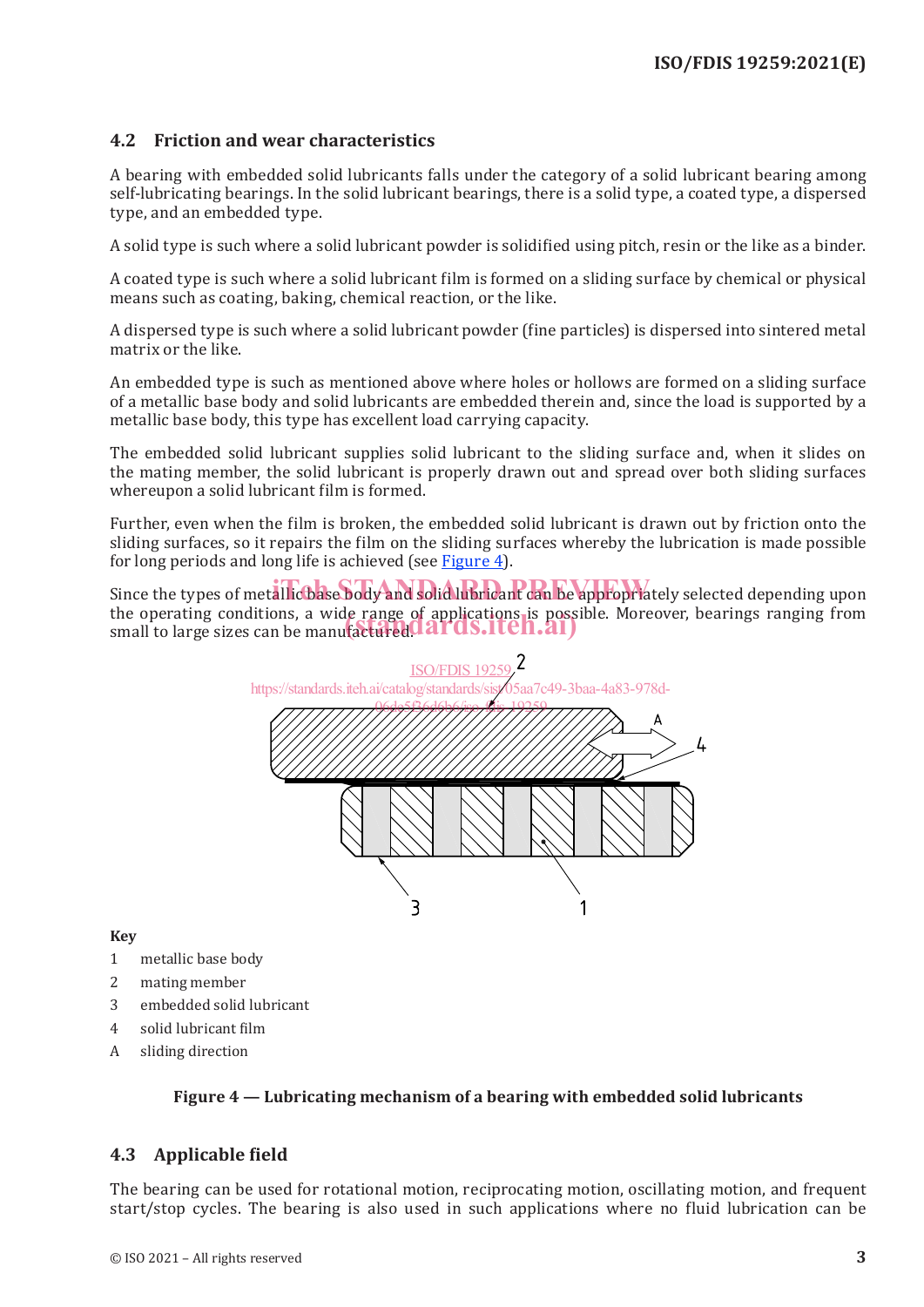expected because of high load and low speed operation, and where the environment temperature is high.

Principally, the bearing can be used without supplying oil or grease. However, depending upon the actual operating conditions, oil or grease may be supplied for a purpose of enhancement of durability, removal of wear particulate or dust, and prevention of corrosion of the mating member.

#### **5 Material**

#### **5.1 Metallic base body**

#### **5.1.1 General**

Principal materials used as a metallic base body in which the solid lubricant is embedded include high strength cast brass, cast bronze, cast aluminium bronze, and grey cast iron.

#### **5.1.2 Copper alloy castings**

Chemical compositions of copper alloy castings used as the metallic base body are shown in Table 1.

## iTeh STANDARD PREVIEW (standards.iteh.ai)

ISO/FDIS 19259 https://standards.iteh.ai/catalog/standards/sist/05aa7c49-3baa-4a83-978d-06de5f36d6b6/iso-fdis-19259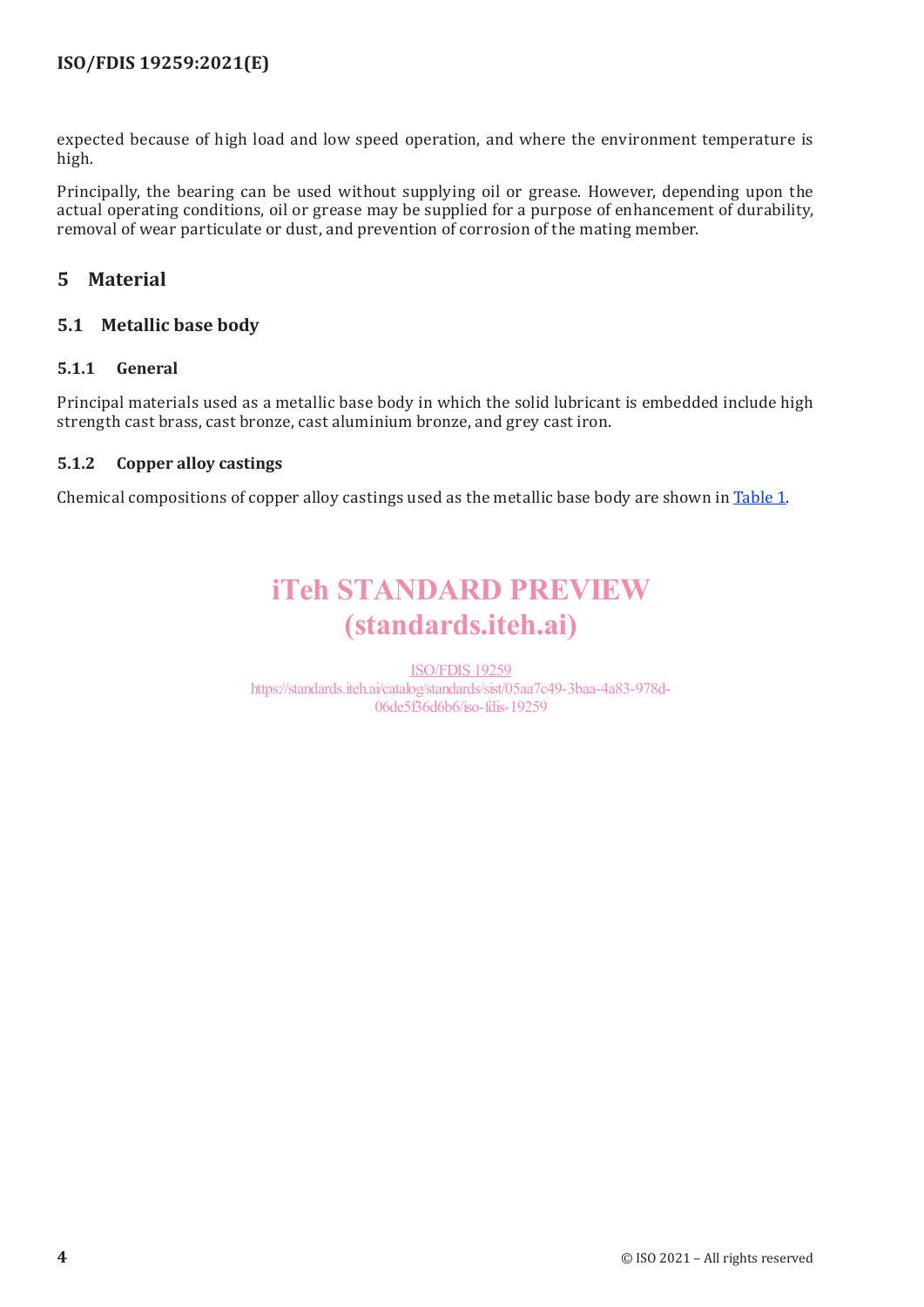|                         | <b>Chemical composition</b><br>mass fraction, %                                                                     |                              |                                 |                                         |
|-------------------------|---------------------------------------------------------------------------------------------------------------------|------------------------------|---------------------------------|-----------------------------------------|
| <b>Chemical element</b> | <b>High strength brass</b><br>CuZn25Al6Mn4Fe3                                                                       | <b>Bronze I</b><br>CuSn10Zn2 | <b>Bronze II</b><br>CuPb5Sn5Zn5 | <b>Aluminium bronze</b><br>CuAl10Fe5Ni5 |
| <b>Components</b>       |                                                                                                                     |                              |                                 |                                         |
| Cu                      | 60,0 to 65,0                                                                                                        | 86,5 to 89,5                 | 83,0 to 87,0                    | 78,0 to 85,0                            |
| Sn                      |                                                                                                                     | 9,0 to 11,0                  | 4,0 to 6,0                      |                                         |
| Pb                      |                                                                                                                     |                              | $4,0$ to $6,0$                  |                                         |
| Zn                      | 22,0 to 28,0                                                                                                        | $1,0$ to $3,0$               | 4,0 to $6,0$                    |                                         |
| Fe                      | $2,0$ to $4,0$                                                                                                      |                              |                                 | 3,0 to 6,0                              |
| Ni                      |                                                                                                                     |                              |                                 | 3,0 to 6,0                              |
| Al                      | 5,0 to 7,5                                                                                                          |                              |                                 | 8,5 to 10,5                             |
| Mn                      | 2,5 to 5,0                                                                                                          |                              |                                 | $0,1$ to $1,5$                          |
| Impurity                |                                                                                                                     |                              |                                 |                                         |
| Sn                      | $\leq 0.2$                                                                                                          |                              |                                 | $\leq 0,1$                              |
| Pb                      | $\leq 0.2$                                                                                                          | $\leq 1,0$                   |                                 | $\leq 0,1$                              |
| Zn                      |                                                                                                                     |                              |                                 | ${\leq}0.5$                             |
| Fe                      |                                                                                                                     | $\leq 0.2$                   | $\leq 0.3$ ,                    |                                         |
| Sb                      |                                                                                                                     | $\leq 0.2$                   | $\leq 0.2$                      |                                         |
| Ni                      | $\leq 0.512$                                                                                                        | $\leq 110$                   | ≤1,0                            |                                         |
| $\mathbf{P}$            |                                                                                                                     | $\leq 0.05a$                 | $\leq 0.05a$                    |                                         |
| Al                      | IS0                                                                                                                 | 120209                       | $≤0,01$                         |                                         |
| Si                      | htips://stand<br>$\frac{1}{2}$                                                                                      | 20.01                        | $\frac{125}{20,01}$<br>- 3baa   |                                         |
| a<br>$0.5\%$ maximum.   | For permanent mould castings, centrifugal castings using mould and continuous castings, phosphorus content shall be |                              |                                 |                                         |

#### **Table 1 — Chemical composition of copper alloy castings for a bearing with embedded solid lubricants**

#### **5.1.3 Grey cast irons**

Grey cast irons used as the metallic base body shall conform to ISO 185.

#### **5.2 Solid lubricant**

Table 2 shows outlines of the application and the operating temperature of solid lubricants of a graphite-base type and a fluororesin-base type, which are representative ones of the solid lubricant to be embedded in the metallic base body. Besides those, there are sulfide-base type such as molybdenum disulfide and tungsten disulfide used under special and extreme circumstances. Each of them is used as sole component or as a mixed component with other additives. The additives compounded with each of those types are specified by manufacturers.

| <b>Type</b>             | <b>Applications</b>                         | <b>Operating temperature</b> |
|-------------------------|---------------------------------------------|------------------------------|
| Graphite-base           | General-purpose use<br>High temperature use | $-40$ to $400$               |
| <b>Fluororesin-base</b> | General-purpose use<br>Underwater use       | $-40$ to 80                  |

|  |  |  | Table 2 — Types of solid lubricants and their applications |
|--|--|--|------------------------------------------------------------|
|--|--|--|------------------------------------------------------------|

Generally, a solid lubricant plug is formed in such a manner that the solid lubricant powder comprising the single component or the multiple components is moulded by heating under pressure, for example,